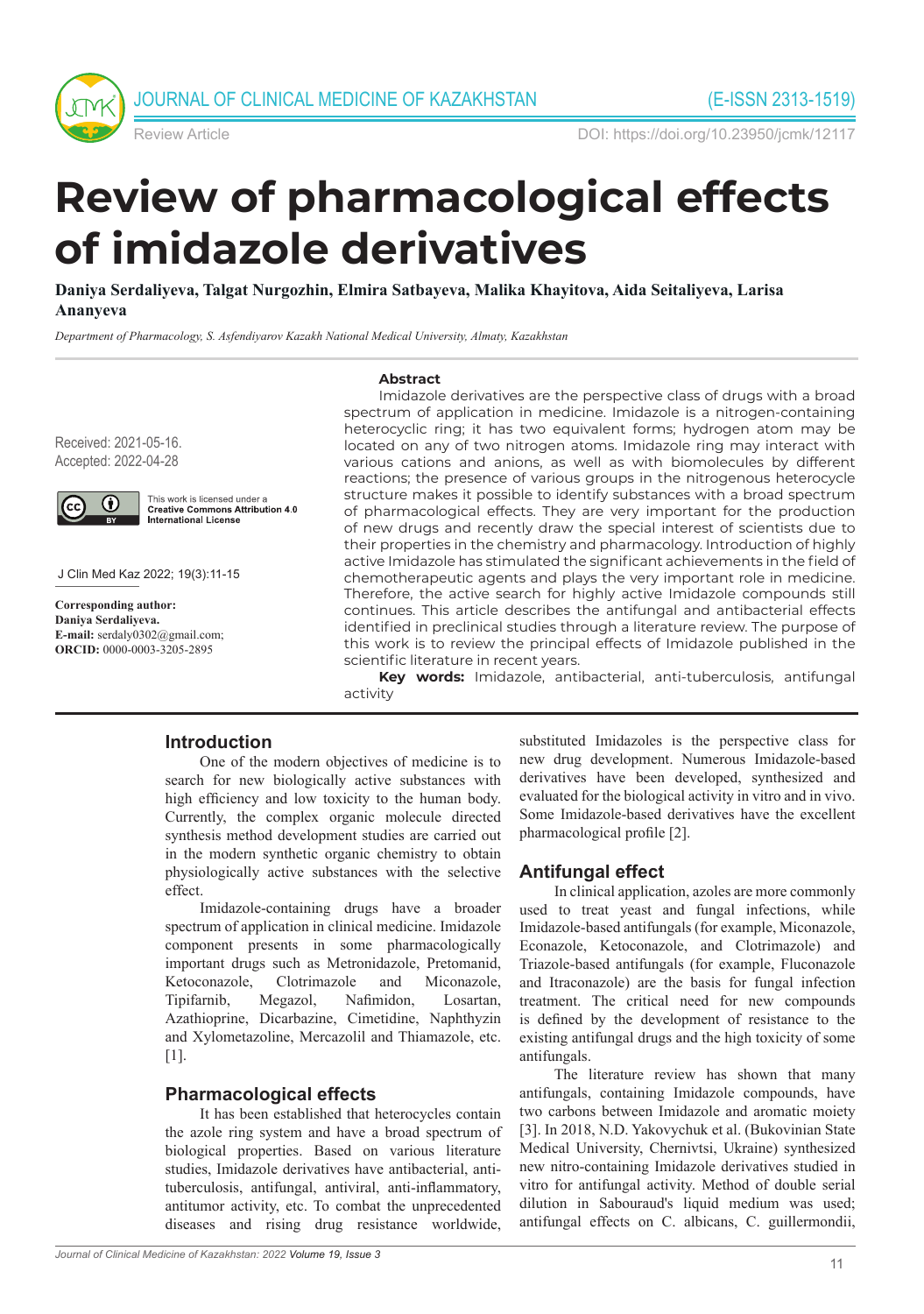C. krusei, C. glabrata, C. kefyr, C. tropicalis, C. unscripicua and C. zeylanoides were studied. As a result, 3-methyl-4- [1-(1-naphthyl-4-chloro-1H-imidazol-5-yl)-2-nitroethyl-]- 1H-pyrazol-5-ole and 2,4-dichloro-5-(2-nitrovynil)-1-(4 fluorophenyl)-1H-imidazole were the most active substances. 4-chloro-1-imidazole has the lower anti-candidiasis activity, 5-(2-nitrovinyl) Imidazoles and their derivatives had the highest antifungal activity against C. krusei, C. kefyr and C. Unscripicua strains. Nitro-containing Imidazole derivatives had a low antifungal activity against C. tropicalis, C. Guilliermondii, C. albicans, and C. glabrata strains [4].

In 2012, N.C. Desai et al. (Bhavnagar University, India) conducted a study to determine the antifungal activity of 2-((1-(4-(4-(arylidene)-5-oxo-2-phenyl-4,5-dihydro-1Himidazol-1-yl) phenyl)ethylidene)hydrazono)thiazolidin-4 ones. Imidazole was combined with Thiazolidinone in this study. Thiazolidinone ring is the principal structure in various synthetic pharmaceuticals with a broad spectrum of biological activity. It is known that the combination of Imidazole and 4-thiazolidinone may enhance the effects and reduce toxicity. Combination of Imidazole and 4-thiazolidinone impact on antifungal effect was analyzed in this study. Sabouraud's dextrose broth was used for fungal growth in this study; Griseofulvin as the reference preparation was used by bioassay method, namely, the serial dilution of broth. As a result, the combination of Imidazole compound and Thiazolidinone showed a strong inhibitory effect on C. albicans, A. Niger, A. Clavatus [5].

In 2013, Anisetti Ravindernath et al. (University College of Technology, Osmania University, India) studied the combination of benzo[d]imidazolol and tetrahydropyridine. These compounds were evaluated for antifungal activity against C.albicans and A.niger by bioassay plate method (Margery Lindey, 1962) using Fluconazole as the reference preparation. Compounds with the methoxy group on the phenyl ring were toxic for these two fungi. The fungal activity of compounds showed the better activity compared to the reference preparation Fluconazole [6].

In 2018, Nerith-Rocio Elejalde et al. (Universidad Nacional Autonoma de Mexico) synthesized the new 4-aryl-2-methyl-N-phenacylimidazoles. Intramolecular carbonnitrogen (C-N) bonding is of important interest due to the broad spectrum of applications of N-heterocycles in medicine and industry. Carbonyl group of ketones was used for the reaction with N-(2-hydroxyethyl)imidazoles. New N-substituted imidazoles were tested for antifungal activity against two fungal species, C. albicans and C. neoformans, using the yeast broth microdilution method (M27-A3 of the Institute of Clinical and Laboratory Standards). Results showed that all compounds had a very low effect on C. albicans. But they were active against C. neoformans. Difluorinated compound had the best activity against C. neoformans, followed by the dichlorinated derivative [7].

In 2019, Altindag, Firuze Diyar et al. (Anadolu University, Turkey) developed and synthesized the series of 2-(substituted dithiocarbamoyl)-N-[4-((1H-imidazol-1-yl)methyl)phenyl] acetamide derivatives to combat the growing incidence of drugresistant fungal infections. Molecular docking method was used to study the action of cytochrome-dependent enzyme P450 lanosterol-14a-demethylase. Also, ADME studies were carried out; relationship between the activity and the physicochemical properties of the compounds was established. The results of in vitro anti-candida activity study, docking studies and ADME predictions showed that the most compounds had the significant activity against C.albicans and C. krusei [8].

In 2019, Zhao Shizhen et al. developed and studied a series of biphenyl imidazole analogs for in vitro antifungal activity. Many of the synthesized compounds had the good activity against C.albicans, C.tropicalis, C. neoformans. In addition, some compounds showed a low inhibition of various isoforms of human cytochrome P450 and had a low toxicity [9].

Mina Ahmadi, Rahebeh Amiri and Soutodeh Mohammadi (Islamic Azad University, Iran) described new compounds containing phosphorus and Imidazole. Phosphorus ylides are the synthetic targets with great importance in various biological applications. These compounds have some properties such as anti-inflammatory, antitumor, analgesic and antimicrobial properties. The antifungal activity of stable phosphorus and Imidazole complex was tested by the disk diffusion method. Compounds had the activity comparable with fluconazole against C. albicans. However, these compounds were not superior to the reference preparations used against other fungi [10].

Many experiments were carried out in Sabouraud's liquid medium by the double serial dilution method. Yeast cell suspension and fungal spore suspension were used to prepare the inoculum. Suspension concentration was diluted to McFarland standard (1 Zag).

When all works were reviewed, it was concluded that Imidazole derivatives have the high specificity and activity, a broad spectrum of action and a fungistatic effect. Imidazole compounds with other complexes had the antifungal effect mainly on C. albicans, A.niger and C.krusei. Nitro-containing Imidazole derivatives and Imidazoles with a thiazolidinone ring were the most active compounds among the studied compounds.

## **Antibacterial effect**

Based on the literature review, the next most frequent important pharmacological effect of Imidazole derivatives is the antibacterial effect. Identification of this effect is relevant, because after the identification of almost all groups of important antibiotics (tetracyclines, cephalosporins, aminoglycosides and macrolides), these drugs may lose the effectiveness due to the increased microorganism resistance. Currently, treatment failures, associated with multidrug-resistant bacteria, are the global issue for public health.

Such methods as the paper disk diffusion were commonly used for in vitro antibacterial activity study, and the quantitative antibacterial activity was determined by the minimum inhibitory concentration method. Imidazoles were described by their biological activity against various microorganisms. But the physiological action rate is largely determined by the substituent nature. On the one hand, antibacterial activity depends on various hydrophobic substituents on nitrogen atoms. This review contains the examples of combination of Imidazole with metal ions and compounds with antibacterial effect. There are Imidazole-based complexes with different metals that show the various pharmacological effects, including antibacterial activity [11]. For example, antibacterial activity of Imidazole compounds with bactericidal effect in complex with Ag was studied [12]. In 2013, John McGinley et al. (National University of Ireland) synthesized 1-(3-aminopropyl)imidazole and obtained the Schiff base ligands easily coordinated with Ag(I) centers. Studies were carried out against S. aureus, MRSA, E. coli and P. aeruginosa strains. As a result, the most complexes with Ag (I) had the moderate antibacterial activity [13].

In 2019, Achar G et al. (Jawaharlal Nehru Centre, India) conducted the antibacterial study of benzonitrile hexafluorophosphate and coumarin salts substituted with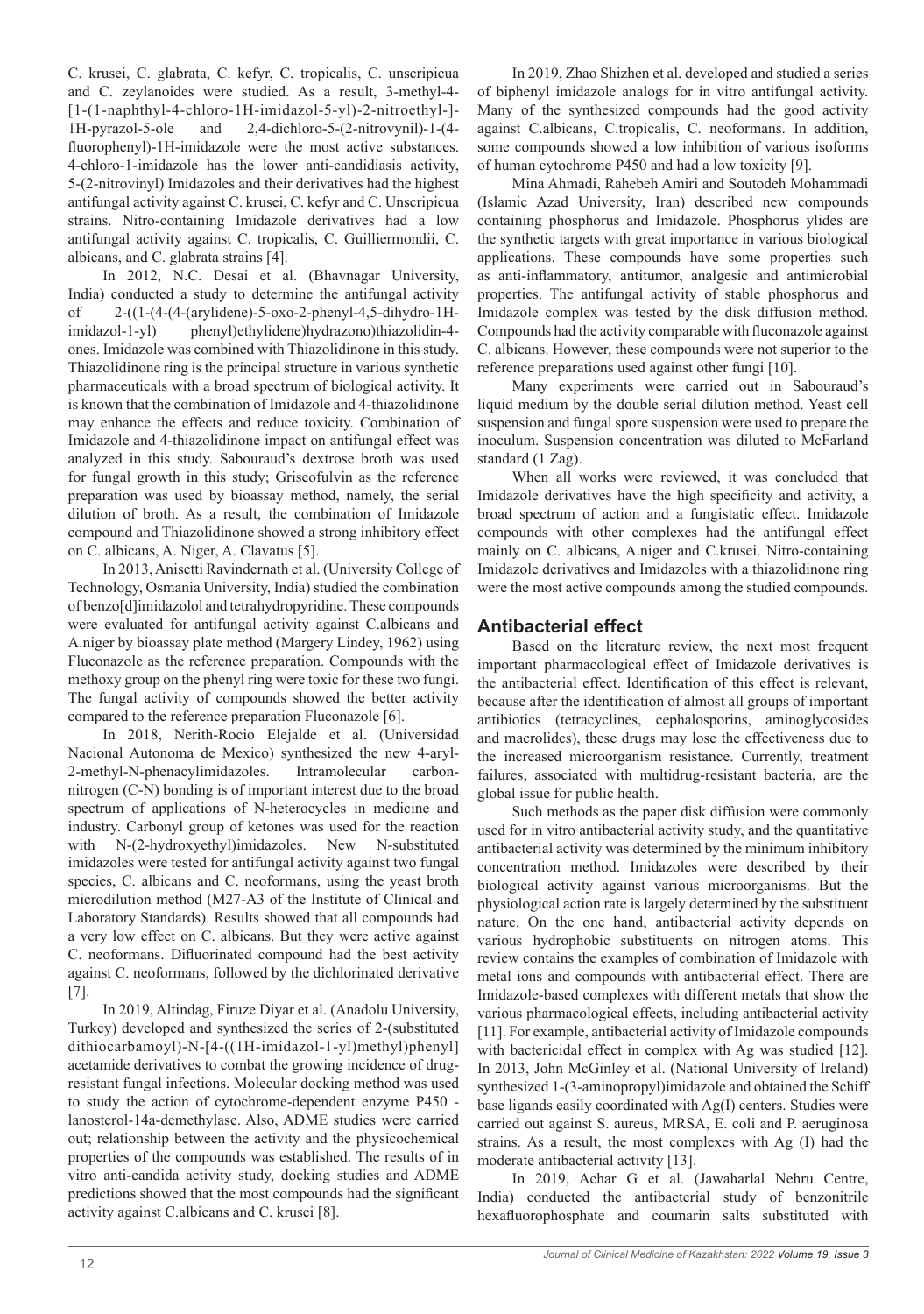imidazolium, benzimidazolium and silver complexes against Gram-positive (S. Aureus) and Gram-negative (E. coli) bacteria. Both series of silver complexes showed the antibacterial activity against E. coli, while the antibacterial activity against S. aureus was moderate. Finally, it was concluded that the complex activity is related to the metal center [14].

 Copper ions (II) and cobalt ions (II) were combined with Imidazoles to study the antibacterial activity against grampositive and gram-negative bacteria. Ana Maria Atria et al. (University of Chile, Chemistry and Pharmacy Department) synthesized the copper and cobalt complex with Imidazole derivatives: Diaqua-bis(5-nitroimidazole)-copper(II)-dinitrate (1); Tetrakis(4-phenylimidazole)-copper(II)-dinitrate, solvate ethanol (2); bis(4-phenylimidazole)-bis(acetate)-copper(II) (3); Hexakis(4-phenylimidazole)-cobalt(II)-acetate (4) and bis(2 phenylimidazole)-bis(acetate)-cobalt(11) (5). The antimicrobial activity of these complexes against S.typhi, S.enteritidis, S. enterica, S.aureus, and Listeria monocytogenes was studied in vitro. As a result, complexes (1) and (3) had the bacteriostatic type of action against gram-positive and gram-negative bacteria. Complexes (4) and (5) had the bactericidal effect on grampositive and gram-negative bacteria. Various action types of complexes depended on the metal located in the complex coordination center. Thus, complexes with the cobalt metal centers had the bactericidal effect, while complexes with the copper metal centers had a bacteriostatic effect [15].

Also, Imidazoles were combined with well-known compounds showed the antibacterial effect. In 2017, Harshad Brahmbhatt et al. (Josip Juraj Strossmayer University, Croatia) synthesized new series of Imidazole derivatives, which were combined with 1H-pyrazole-4carbaldehyde derivatives. Pyrazole had the antibacterial activity. A mixture of bromophenyl, imidazole and pyrazole had the most potent antibacterial effect on staphylococcus, and a mixture of bromine, fluorophenyl, chlorophenyl, imidazole and pyrazole was active against P. Aeruginosa [16].

A series of imidazole-triazole with naphthaldehydes and 1,2-diketones was synthesized according to the study of Sunil Chauhan et al. (2019). The synthesized imidazole-triazole compounds were screened in vitro to study the antimicrobial activity. Activity against S.epidermis and E. Coli was confirmed [17].

Studies of Shoeb M. et al. (2019) described two series of Imidazole derivatives (D-1-D-4) and (D-5-D-8) containing substituted quinolones. As known, quinolone-based drugs are widely used in medicine and have the high antibacterial activity. Subject to this study, the compounds were tested for the antibacterial activity against E.coli, Shigella flexneri, S.aureus and B.cereus. Among the synthesized compounds, D-1 and D-2 had the antibacterial activity against gram-positive and gramnegative bacteria, confirming a broad spectrum of activity. Also, D-8 and D-3 had the antibacterial activity against E.coli, Shigella flexneri and B.cereus. All other compounds had a moderate or mild antibacterial and antifungal activity [18].

In 2019, the results of synthesis and antimicrobial evaluation of triazole containing triaryl-1H-imidazole implemented by Chauhan Sunil et al. were reported. Efficiently synthesized triazoles containing triaryl-1H-imidazole had the significant antimicrobial activity against fungal and bacterial strains. Triazolyl imidazole was significantly effective against P. aeruginosa, A. niger, B. subtilis, S. epidermidis and C. albicans [19].

In 2019, Tanuj Hooda, Sunil Sharma, Naveen Goyal (Uttarakhand Technical University, India) synthesized Imidazole derivatives from carboxylic acid and evaluated the antibacterial activity against B.subtilis, S.aureus, P.aeruginosa, E.color, T.thermophilus by in vitro dilution method. It was identified that three compounds have the bactericidal effect against these bacteria [20].

Bhoomendra A. Bhongade et al. (RAK Medical & Health Sciences University, United Arab Emirates) reviewed imidazol[2,1-b][1,3,4]-thiadiazole compounds. The biological potential of Imidazole[2,1-b][1,3,4]thiadiazole derivatives, such as antimicrobial activity, had been comprehensively studied. Most studies of imidazole thiadiazoles are focused on their in vitro evaluation as the antibacterial agents against some grampositive and gram-negative microbes. Imidazoles in combination with thiadiazoles had the moderate antibacterial activity against Klebsiella, P.aeruginosa, S.aureus, and E.Faecalis [21].

Most studies, conducted to determine the antibacterial effect on reference strains of gram-positive and gram-negative bacteria, were subject to commonly used methods of double serial dilutions in liquid medium and minimal bacteriostatic and bactericidal concentration determination methods.

As a result, the antimicrobial activity of studied compounds depends on their chemical structure. Studies have shown that the introduction of arid group and thiazolidine fragment into imidazole cycle position reduces the bactericidal activity [22]. Also, the preparation of complex compounds with metal salts showed the effectiveness of the compounds. This has made it possible to enhance the spectrum of action and reduce toxicity. Among complexes of Imidazole with metals, a good effect against S.Aureus and E.Coli is achieved with Ag (I), copper (II) and cobalt (II). Imidazoles with known quinolones and triazoles also had the significant antibacterial activity against S.epidermis and E.Coli, in comparison with other complexes. Study results are the prerequisite for further targeted synthesis of new compounds with predictable antimicrobial properties.

### **Anti-tuberculosis activity**

Despite the recent progress in the treatment of infectious diseases induced by Mycobacterium, these microorganisms still represent a significant problem in global healthcare and the leading cause of death from infectious diseases in the world. In spite of availability of anti-tuberculosis drugs, tuberculosis is still one of the most common infectious of global concern. The current situation is worsened by HIV epidemic led to the increase in multidrug-resistant tuberculosis prevalence and growth of drug-resistant microorganisms [23]. Taking these facts into consideration, it is required to find new therapeutic agents to combat M. tuberculosis infections.

In 2012, Daniel Cvejn, Vera Klimesova, Filip Bures (University of Pardubice, Czech Republic) investigated the antimycobacterial activity of 2-phenylimidazole derivatives obtained from α-amino acids. Among 2-phenylimidazole derivatives, compounds containing a nitro group, had the activity against M. tuberculosis, but this activity was lower than activity of isoniazid. Activity against M. avium and M. kansasii exceeded activity of isoniazid. Availability of nitro group was the essential characteristic affecting the antimycobacterial activity of compounds studied [24].

In 2019, Vasilichia Antoci et al. studied the antimycobacterial activity of bis-(imidazole/benzimidazole)-pyridine derivatives. Anti-tuberculosis analysis showed that the compounds had the bactericidal anti-tuberculosis activity and were not cytotoxic. The results showed that the benzimidazole moieties were more active than the compounds carrying the imidazole moiety.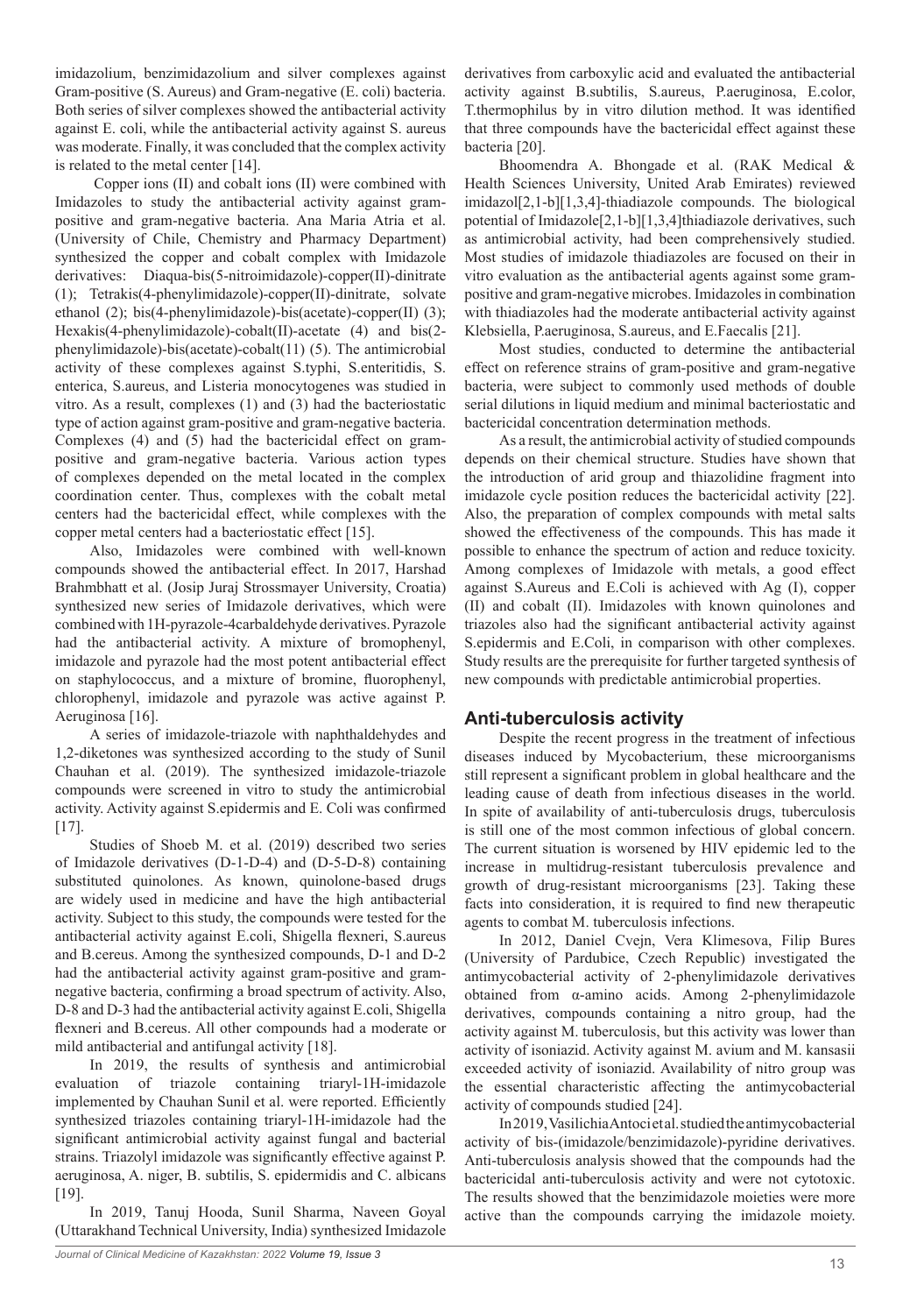Chlorbenzoyl moiety compounds associated with benzimidazole showed the most significant antimycobacterial activity. Finally, compounds with chloride or nitro group in the benzene moiety were active [25].

In 2020, Koushik Mukherjee et al. (University of Kalyani, India) studied some Imidazole and piperidine derivatives against Mycobacterium smegmatis to produce anti-tuberculosis drugs. Among the compounds studied, benzyl 1H-imidazole-1 carbodithioate and allylpiperidine-1-carbodiothioate inhibited M. smegmatis better than other compounds. They enhanced the activity of isoniazid or rifampicin used together, and cytotoxicity was low. Activity of these two compounds against mycobacteria at rest was studied and found to be effective [26].

In conclusion, Imidazole compounds mainly containing a nitro group were the most active against M. tuberculosis.

The aforesaid studies of various Imidazole derivatives showed the promising results.

Considering these pharmacological properties of Imidazole, it is expected that these compounds have the effective activity. In addition, the mutual combination of Imidazole ring and various substituents may result in the effect enhancement. Based on the studies conducted in recent years and confirmed the antifungal and antibacterial activity, there are grounds for further study of Imidazole derivatives. In perspective, the addition of new compounds may result in the development of safer and more effective compounds.

**Disclosures:** There is no conflict of interest for all authors.

**Acknowledgements:** None.

**Funding:** None.

## **References**

- 1. Sharipov I.M. Sintez i biologicheskaya aktivnost tiyetansoderzhashchikh proizvodnykh 4,5-dibromimidazola [in Russian]. Abstract of the dissertation. 2014
- 2. Rulhania S, Kumar S, Nehra B, Gupta GD, Monga V. An insight into the medicinal perspective of synthetic analogs of imidazole. *Journal of molecular structure.* 2021;1232. https://doi.org/10.1016/j.molstruc.2021.129982
- 3. Mohamed A, Awwad R, Azza Z, Maha A, Soraya G. 1-Aryl-3-(1H-imidazol-1-yl)propan-1-ol esters: synthesis, anti-Candida potential and molecular modeling studies. *Chemistry Central Journal.* 2013;7(168). https://doi.org/10.1186/1752-153X-7-168
- 4. Yakovychuk ND, Deyneka SY, Grozav AM, Humenna AV, Popovych VB, Djuiriak VS. Аntifungal activity of 5-(2-nitrovinyl) imidazoles and their derivatives against the causative agents of vulvovaginal candidiasis. *Regulatory Mechanisms in Biosystems*. 2018;9(3):369-373. https://doi.org/10.15421/021854
- 5. Desai NC, Joshi VV, Rajpara KM, Makwana AH. A new synthetic approach and in vitro antimicrobial evaluation of novel imidazole incorporated 4-thiazolidinone motifs. *Arabian Journal of Chemistry.* 2012; 10(1):589-599. https://doi.org/10.1016/j. arabjc.2012.10.020
- 6. Anisetti R, Malladi SR. Synthesis and evaluation of anti-inflammatory, antioxidant and antimicrobial activities of densely functionalized novel benzo [d] imidazolyl tetrahydropyridine carboxylates. *Arabian Journal of Chemistry*. 2017;10(1):172- 179. https://doi.org/10.1016/j.arabjc.2013.02.011
- 7. Elejalde NR, Macı´as M, Castillo JC. et al. Synthesis and in vitro Antifungal Evaluation of Novel N-Substituted 4-Aryl-2 methylimidazoles. *Chemistry Select.* 2018;3(18):5220-5227. https://doi.org/10.1002/slct.201801238
- 8. Altindag FD, Saglik BN, Cevik UA, Isikdag I, Ozkay Y, Gencer HK. Novel imidazole derivatives as antifungal agents: Synthesis, biological evaluation, ADME prediction and molecular docking studies. *Phosphorus sulfur and silicon and the related elements.* 2019;194(9):887-894. https://doi.org/10.1080/10426507.2019.1565761
- 9. Zhao SZ, Zhao LY, Zhang XQ,Wei P. et al. Design, synthesis and evaluation of biphenyl imidazole analogues as potent antifungal agents. *Bioorganic & medicinal chemistry letters.* 2019;29(17):2448-2451. https://doi.org/10.1016/j.bmcl.2019.07.037
- 10. Ahmadi M, Amiri R, Mohammadi S. The synthesis, characterization and biological evaluation of a stable phosphorus ylide and an imidazole as novel compounds. *Chemical Society of Ethiopia*. 2014;28(1):137-141. https://doi.org/10.4314/bcse.v28i1.16
- 11. Garcia-Granda S, Abdelbaky MS, Amani D, Keyvan M. Novel coordination compounds for biological applications. *Acta Crystallographica Section A: Foundations and Advances.* 2019;75(a2):e562. https://doi.org/10.1107/S2053273319089940
- 12. McCann M, Curran R, Ben-Shoshan M, McKee V. et al. Silver(I) complexes of 9-anthracenecarboxylic acid and imidazoles: synthesis, structure and antimicrobial activity. *Dalton Transactions.* 2012;21:6516-6527. https://doi.org/10.1039/c2dt12166b
- 13. McGinley J, McCann M, Ni K, Tallon T. et al. Imidazole Schiff base ligands: Synthesis, coordination complexes and biological activities. *Polyhedron*. 2013;55:169-178. https://doi.org/10.1016/j.poly.2013.03.023
- 14. Achar G, Hokrani, PP, Brinda KN, Malecki JG, Budagumpi S. Synthesis, characterization, crystal structure and antibacterial properties of N- and O-functionalized (benz)imidazolium salts and their N-heterocyclic carbene silver(I) complexes. *Journal of molecular structure*. 2019;1196:627-636. https://doi.org/10.1016/j.molstruc.2019.06.102
- 15. Аtria AM, Сortés-Сortés P, Garland MT, Baggio R. et al. X-ray studies and antibacterial activity in copper and cobalt complexes with imidazole derivative ligands. *Journal of the Chilean Chemical Society.* 2011;56(3):786-792. https://doi.org/10.4067/ S0717-97072011000300015
- 16. Brahmbhatt H, Molnar M, Pavi V. Pyrazole nucleus fused tri-substituted imidazole derivatives as antioxidant and antibacterial agents: *Karbala International Journal of Modern Science* 4. 30 January 2018. https://doi.org/10.1016/j.kijoms.2018.01.006
- 17. Chauhan S.,Verma V.,Kumar D.,Kumar A. Facile Synthesis, Antimicrobial Activity and Molecular Docking of Novel 2,4,5-Trisubstituted-1H-imidazole-triazole hybrid compounds. *Journal of heterocyclic chemistry*. 2019;56(9):2571-2579. https://doi.org/10.1002/jhet.3655